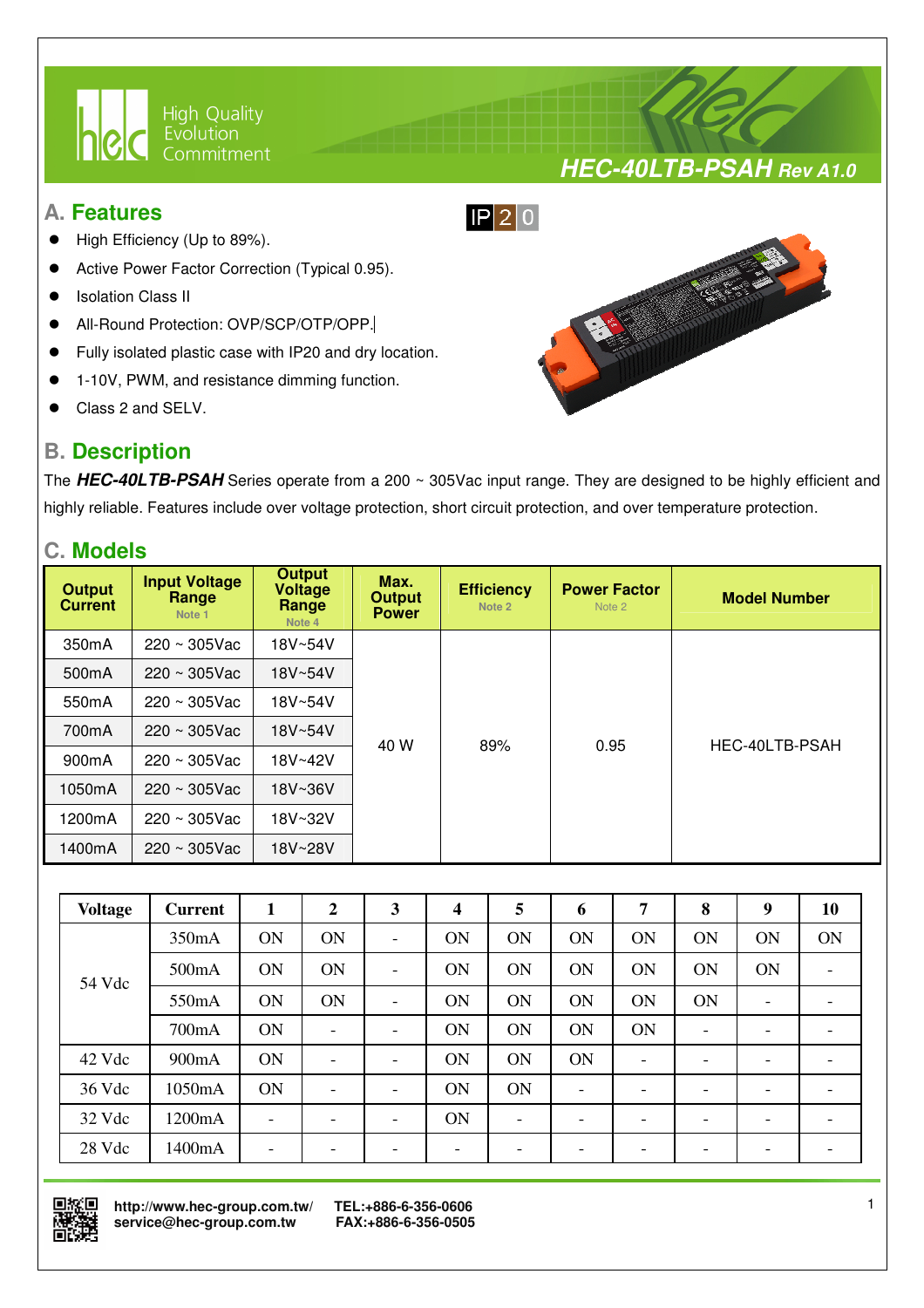



## **D. Electronic Specifications**

I

## **- Input Specifications**

| <b>Parameter</b>     | Min. | Typ. | Max.     | <b>Notes</b>                                                          |
|----------------------|------|------|----------|-----------------------------------------------------------------------|
| Input Voltage (V)    | 200  |      | 305      |                                                                       |
| Input Frequency (Hz) | 47   |      | 63       |                                                                       |
| Input AC Current (A) |      |      | 0.25     | Measured at full load and 277Vac input.                               |
| Leakage Current (mA) |      |      | 0.7      | At 277Vac 60Hz input.                                                 |
| Inrush Current (A)   |      |      | 40       | At 220 Vac input 25 °C Cold Start. Duration=100µs,<br>10%lpk-10%lpk.  |
| Inrush Current (I2t) |      |      | 0.16 A2s | At 220 Vac input 25 °C Cold Start. Duration=100 µs,<br>10%lpk-10%lpk. |
| Power Factor         | 0.9  |      |          | At 277 Vac input, full load.                                          |
| THD (%)              |      | 20   | 25       |                                                                       |

## **- Output Specifications**

| <b>Parameter</b>           | Min. | Typ. | Max. | <b>Notes</b>                                                                 |
|----------------------------|------|------|------|------------------------------------------------------------------------------|
| Output Current (mA)        |      |      |      |                                                                              |
| $lo = 350 mA$              | 332  |      | 367  |                                                                              |
| $I_0 = 500 \, \text{mA}$   | 475  |      | 525  |                                                                              |
| $lo = 550 mA$              | 522  |      | 577  |                                                                              |
| $I_0 = 700 \, \text{mA}$   | 665  |      | 735  |                                                                              |
| $lo = 900 mA$              | 855  |      | 945  |                                                                              |
| $lo = 1050$ mA             | 997  |      | 1102 |                                                                              |
| $lo = 1200 mA$             | 1140 |      | 1260 |                                                                              |
| $lo = 1400 \, mA$          | 1330 |      | 1470 |                                                                              |
| No Load Output Voltage (V) |      |      |      |                                                                              |
| $lo = 350 mA$              |      |      |      |                                                                              |
| $I_0 = 500 \, \text{mA}$   |      |      |      |                                                                              |
| $lo = 550 mA$              |      |      |      |                                                                              |
| $lo = 700 mA$              |      |      | 63   | There will be no damage or hazardous conditions<br>occurred with no loading. |
| $lo = 900 mA$              |      |      |      |                                                                              |
| $lo = 1050 mA$             |      |      |      |                                                                              |
| $lo = 1200 mA$             |      |      |      |                                                                              |
| $lo = 1400 \, mA$          |      |      |      |                                                                              |

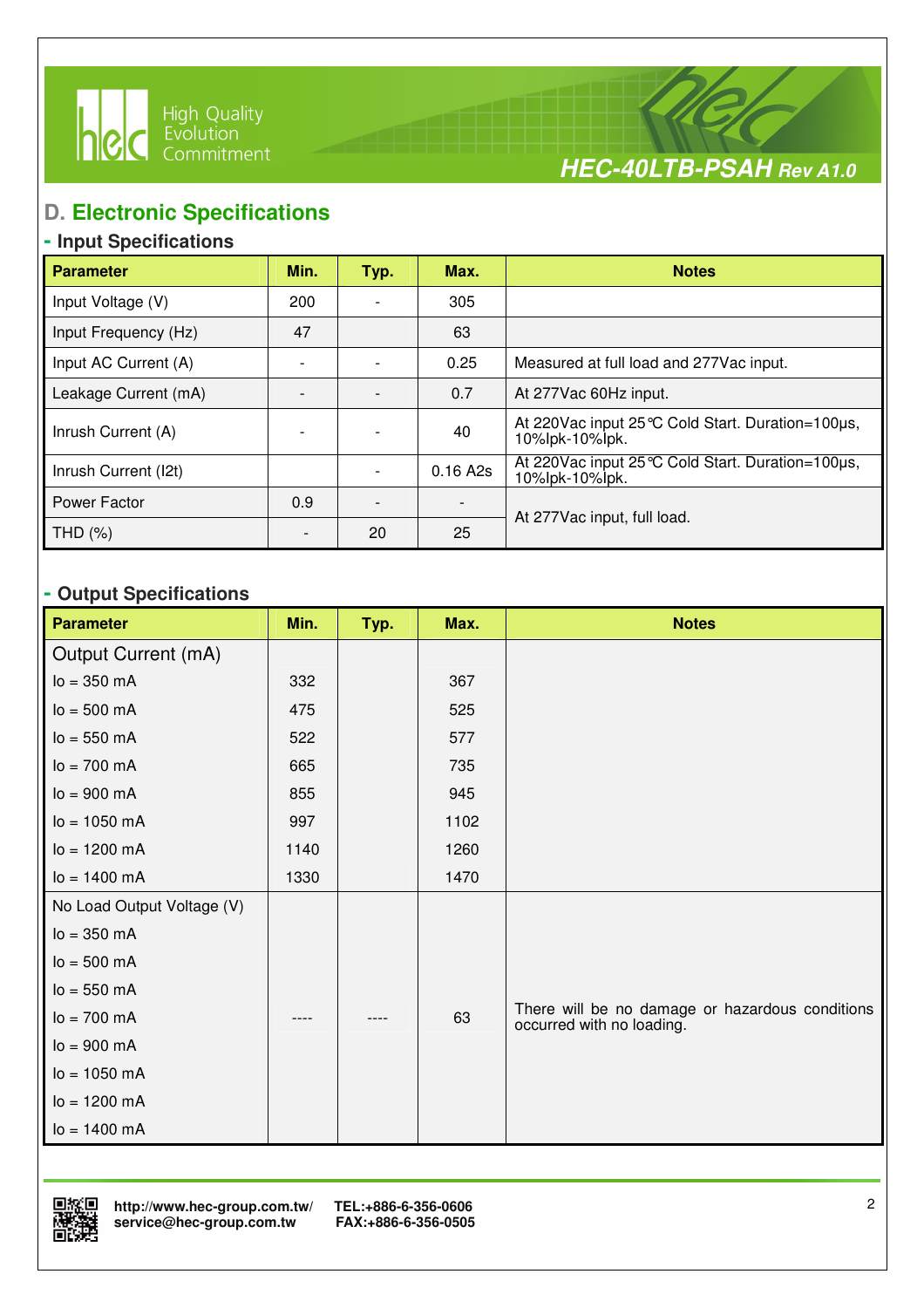

I

# **HEC-40LTB-PSAH Rev A1.0**

| Output Ripple Voltage (V)    |     | 10%<br>Vomax | Measured by 20 MHz bandwidth oscilloscopes and<br>the output paralleled a 0.1uF ceramic capacitor and<br>a 10uF electrolytic capacitor. |
|------------------------------|-----|--------------|-----------------------------------------------------------------------------------------------------------------------------------------|
| Output Voltage Overshoot (%) |     | 110          | At full load condition.                                                                                                                 |
| Line Regulation (%)          |     | $\pm 3$      |                                                                                                                                         |
| Load Regulation (%)          |     | ±5           |                                                                                                                                         |
| Turn-on Delay Time (s)       | 0.5 | 1.0          | Measured at 220Vac input.                                                                                                               |

#### **- General Specifications**

| <b>Parameter</b>                                | Min.                        | Typ.    | Max. | <b>Notes</b>                                                                                                                        |
|-------------------------------------------------|-----------------------------|---------|------|-------------------------------------------------------------------------------------------------------------------------------------|
| Efficiency (%)                                  |                             |         |      |                                                                                                                                     |
| $I_0 = 350$ mA                                  |                             |         | 83   |                                                                                                                                     |
| $I_0 = 500 \, \text{mA}$                        |                             |         | 86   |                                                                                                                                     |
| $I_0 = 550$ mA                                  |                             |         | 87   |                                                                                                                                     |
| $I_0 = 700 \, \text{mA}$                        |                             |         | 88   | Measured at full load and 277 Vac input.                                                                                            |
| $I_0 = 900 \, \text{mA}$                        |                             |         | 89   |                                                                                                                                     |
| $I_0 = 1050$ mA                                 |                             |         | 89   |                                                                                                                                     |
| $I_0 = 1200$ mA                                 |                             |         | 89   |                                                                                                                                     |
| $lo = 1400$ mA                                  |                             |         | 89   |                                                                                                                                     |
| MTBF (hours)                                    | 320,000                     |         |      | Measured at full load 50℃ ambient temperature<br>(MIL-HDBK-217F).                                                                   |
| Life Time (hours)                               |                             | 100,000 |      | Measured at rated input voltage with full load, Case<br>temperature=60 ℃ @ Tc point. See life time vs. Tc<br>curve for the details. |
| Case Temperature (°C)                           |                             |         | 85   |                                                                                                                                     |
| Dimensions Millimeters( $L \times W \times H$ ) | $200 \times 44 \times 30.5$ |         |      |                                                                                                                                     |

#### **- Protection Functions**

| <b>Parameter</b>                | Min.                                                                                                                                                          | Typ. | Max.      | <b>Notes</b>                                                                                 |  |  |  |
|---------------------------------|---------------------------------------------------------------------------------------------------------------------------------------------------------------|------|-----------|----------------------------------------------------------------------------------------------|--|--|--|
| Over Voltage Protection         |                                                                                                                                                               |      | $1.50$ Vo | Hiccup mode. The power supply shall be<br>self-recovery when the fault condition is removed. |  |  |  |
| Over Temperature                | Hiccup mode. When the case temperature is higher than 110 $\degree$ C, the power supply                                                                       |      |           |                                                                                              |  |  |  |
| Protection-Tc                   | output will turn off automatically; when the case temperature is lower than 75 °C, the<br>power supply output will be auto recovery.                          |      |           |                                                                                              |  |  |  |
| <b>Short Circuit Protection</b> | No damage shall occur when any output operating in a short circuit condition. The<br>power supply shall be self-recovery when the fault condition is removed. |      |           |                                                                                              |  |  |  |

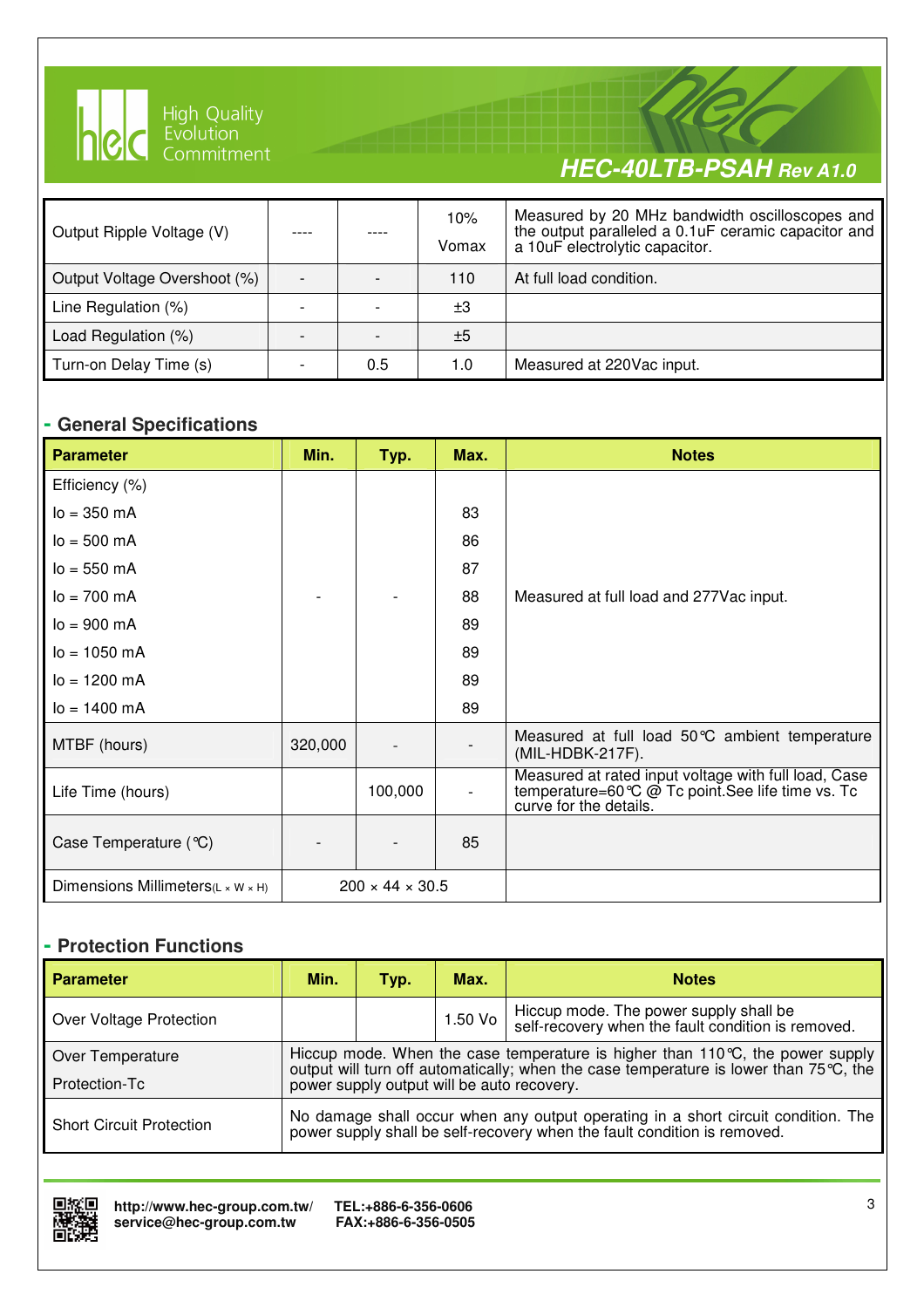



#### **- Environmental Specifications**

I

| <b>Parameter</b>           | Min. | Typ. | Max.  | <b>Notes</b>                                                        |
|----------------------------|------|------|-------|---------------------------------------------------------------------|
| Operating Temperature (°C) | -40  |      | $+60$ | Humidity: 20% RH to 80% RH; See Derating Curve<br>for more details. |
| Storage Temperature (°C)   | -40  |      | $+80$ | Humidity: 10% RH to 90% RH.                                         |

#### **- Safety and EMC Compliance**

| <b>Safety Category</b>      | <b>Standard</b>                                                            |
|-----------------------------|----------------------------------------------------------------------------|
| UL/CUL                      | UL8750, UL1310 Class 2, CSA C22.2 NO. 223-M91 Class 2.                     |
| <b>CE</b>                   | EN 61347-1, EN61347-2-13.                                                  |
| <b>EMI Standards Note 6</b> | <b>Notes</b>                                                               |
| EN 55015                    | Conducted emission Test & Radiated emission Test.                          |
| EN 61000-3-2                | Harmonic current emissions.                                                |
| EN 61000-3-3                | Voltage fluctuations & flicker.                                            |
| FCC Part 15                 | FCC 47 CFR Part 15 Subpart B, ICES-003 Issue 4 ANSI C63.4-2003             |
| <b>EMS Standards</b>        | <b>Notes</b>                                                               |
| EN 61000-4-2                | Electrostatic Discharge (ESD): 8 KV air discharge, 4 KV contact discharge. |
| EN 61000-4-3                | Radio-Frequency Electromagnetic Field Susceptibility Test-RS.              |
| EN 61000-4-4                | Electrical Fast Transient / Burst-EFT: Level 2, Criteria A.                |
| EN 61000-4-5                | Surge Immunity Test: AC Power Line: line to line 1 KV.                     |
| EN 61000-4-6                | Conducted Radio Frequency Disturbances Test-CS.                            |
| EN 61000-4-8                | Power Frequency Magnetic Field Test.                                       |
| EN 61000-4-11               | Voltage Dips.                                                              |
| EN 61547                    | Electromagnetic Immunity Requirements Applies To Lighting Equipment.       |

#### **Notes:**

- 1. Normal input voltage range 220~277Vac.
- 2. Measured at input 220V with a full load.
- 3. All specifications are typical at 25 °C unless otherwise stated.
- 4. Constant current operation region is preferably 75%~100% rated output voltage. This is the suitable operation region for LED related applications, but please reconfirm special electrical requirements for some specific system design.
- 5. Derating may be needed under low input voltages. Please check the static curve for more details.
- 6. The power supply is considered as a component that will be operated in combination with final equipment. Since EMC performance will be affected by the complete installation, the final equipment manufacturers must re-qualify EMC Directive on the complete installation agai

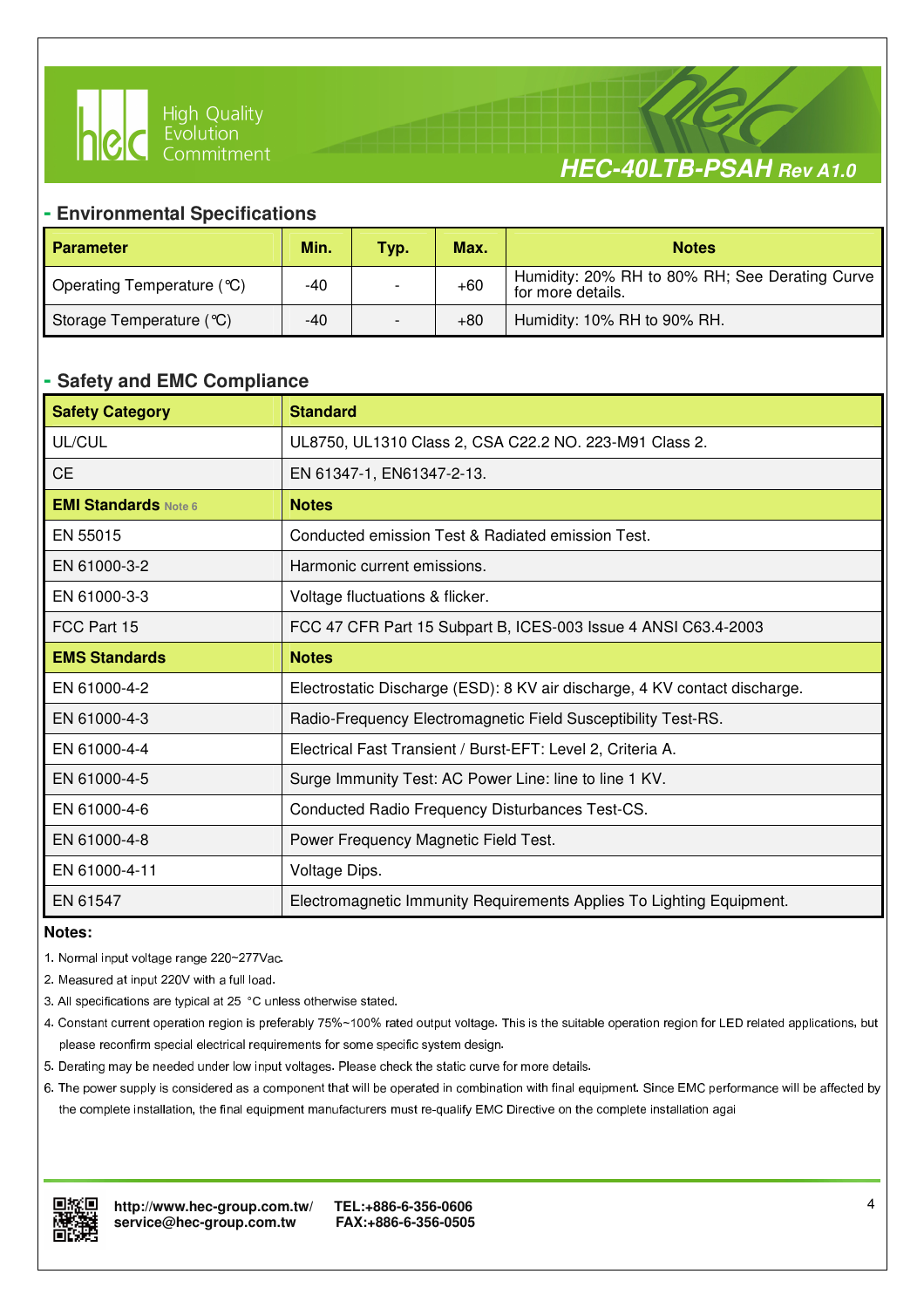

### **E. Dimming Control**

The dimmer control is operated from an input signal (DC voltage / PWM signal / Variable Resistor). Please refer to the diagram.



#### **Notes:**

1. If the dimming pin is not used, Dimming pin can be open.

| <b>Parameter</b>                              | Min. | Typ.                     | Max.    | <b>Notes</b> |
|-----------------------------------------------|------|--------------------------|---------|--------------|
| 1-10V Dimming Voltage (V)                     |      | $\overline{\phantom{a}}$ | $+10.8$ |              |
| <b>PWM Signal</b>                             | 5    | 10                       | $+10.8$ |              |
| 0~10K $\Omega$ Variable Resistor ( $\Omega$ ) | -0   |                          | $+10K$  |              |

#### **- Dimming Model Output Voltage Range**

| <b>Parameter</b>         | Min. | Typ.                     | Max. | <b>Notes</b>              |
|--------------------------|------|--------------------------|------|---------------------------|
| $lo = 350 mA$            | 35   | $\overline{\phantom{a}}$ | 54   |                           |
| $I_0 = 500 \, \text{mA}$ | 30   | $\overline{\phantom{a}}$ | 54   |                           |
| $lo = 550 mA$            | 30   | $\overline{\phantom{a}}$ | 54   |                           |
| $I_0 = 700 \text{ mA}$   | 21   | $\overline{\phantom{0}}$ | 54   |                           |
| $lo = 900 mA$            | 21   | $\overline{\phantom{0}}$ | 42   | Measured at 220Vac input. |
| $I_0 = 1050$ mA          | 21   | $\overline{\phantom{a}}$ | 36   |                           |
| $lo = 1200 mA$           | 21   | $\overline{\phantom{0}}$ | 32   |                           |
| $I_0 = 1400 \text{ mA}$  | 21   | $\overline{\phantom{a}}$ | 28   |                           |



 **http://www.hec-group.com.tw/ TEL:+886-6-356-0606**   $s$ ervice@hec-group.com.tw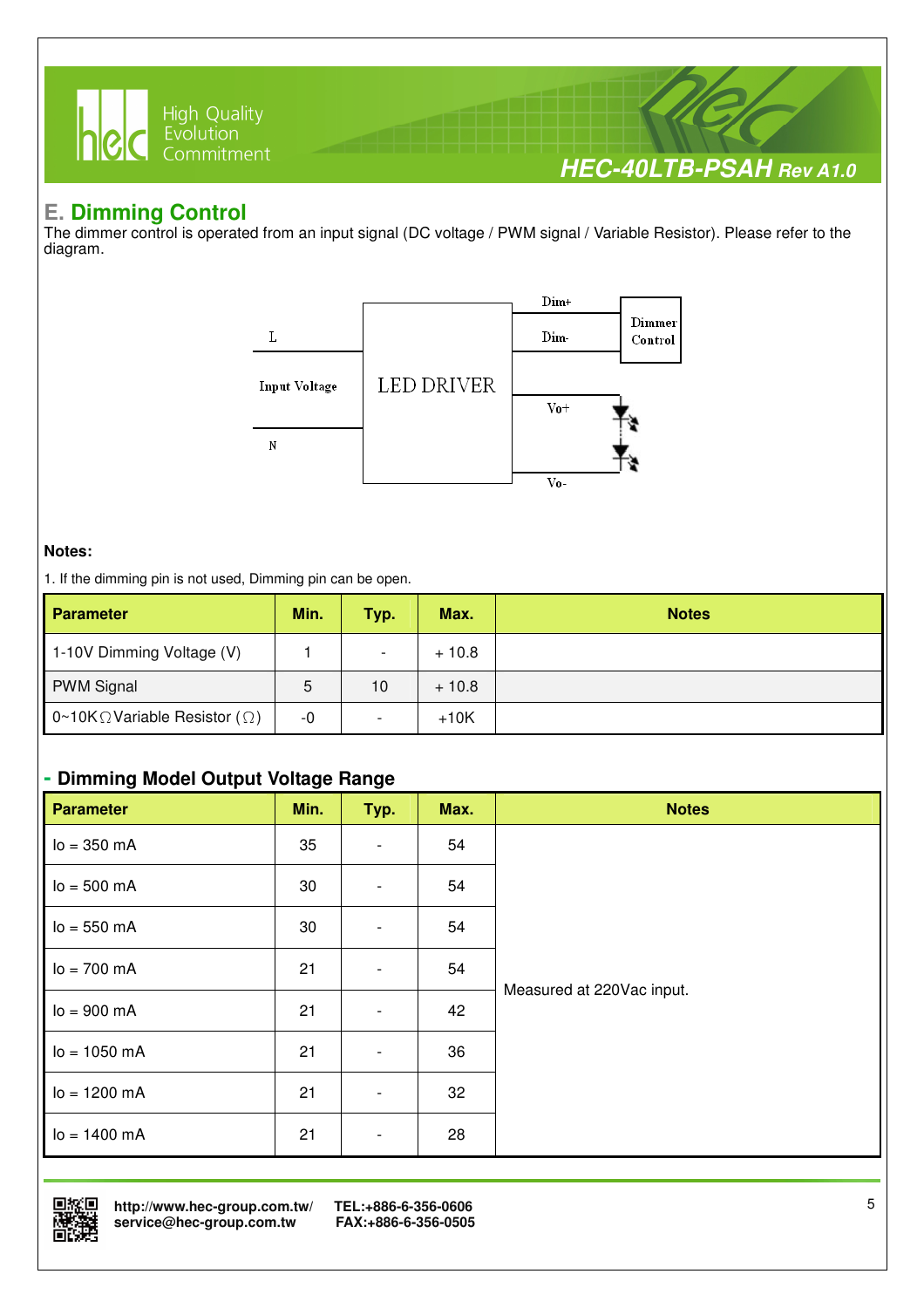

I



| <b>Parameter</b>         | Min. | Typ.                     | Max. | <b>Notes</b>              |
|--------------------------|------|--------------------------|------|---------------------------|
| $lo = 350 mA$            | 46   | $\overline{\phantom{a}}$ | 54   |                           |
| $lo = 500 mA$            | 40   | $\overline{\phantom{a}}$ | 54   |                           |
| $lo = 550 mA$            | 40   | $\overline{\phantom{0}}$ | 54   |                           |
| $I_0 = 700 \, \text{mA}$ | 31   | $\overline{\phantom{a}}$ | 54   |                           |
| $lo = 900 mA$            | 21   | $\overline{\phantom{0}}$ | 42   | Measured at 277Vac input. |
| $Io = 1050$ mA           | 21   | $\overline{\phantom{a}}$ | 36   |                           |
| $lo = 1200 mA$           | 21   | $\overline{\phantom{a}}$ | 32   |                           |
| $I_0 = 1400 \text{ mA}$  | 21   | $\overline{\phantom{a}}$ | 28   |                           |

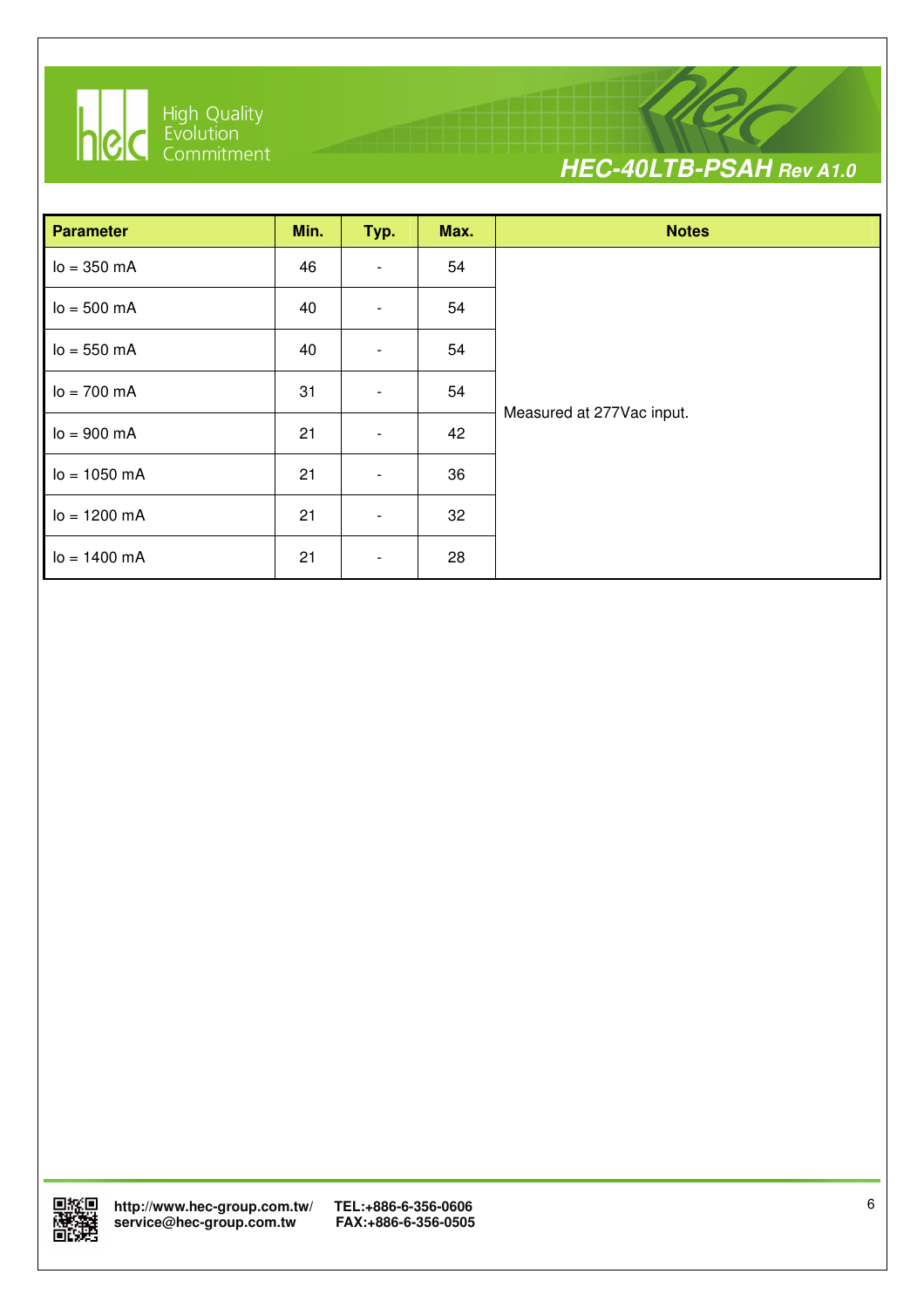

#### **- DC Voltage Dimming Curve**



#### **- PWM Signal Dimming Curve**

Output Current vs. PWM Signal



#### **- Variable Resistor Curve**







回旅回 http://www.hec-group.com.tw/ TEL:+886-6-356-0606<br>**随時難** service@hec-group.com.tw FAX:+886-6-356-0505<br>回設培  $\mathbf{service@hec}\text{-}\mathbf{group.com}$ .tw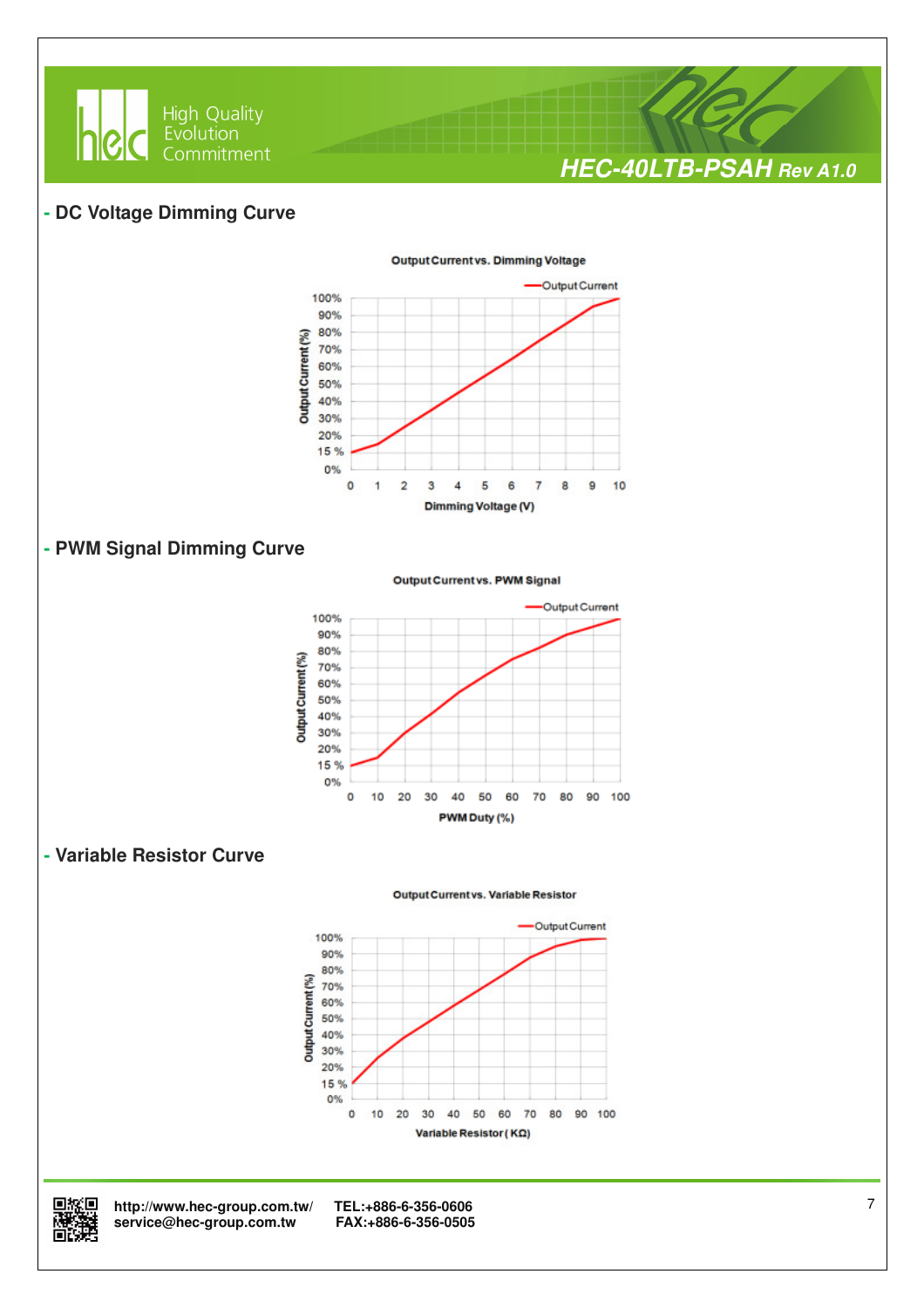

**HEC-40LTB-PSAH Rev A1.0**

## **F. Electronic Curve**

#### **- Derating Curve**



I

#### **- Static Curve**



#### **- Power Factor Characteristics Curve**



#### **- Efficiency Characteristics Curve**





 **http://www.hec-group.com.tw/ TEL:+886-6-356-0606 精选** service@hec-group.com.tw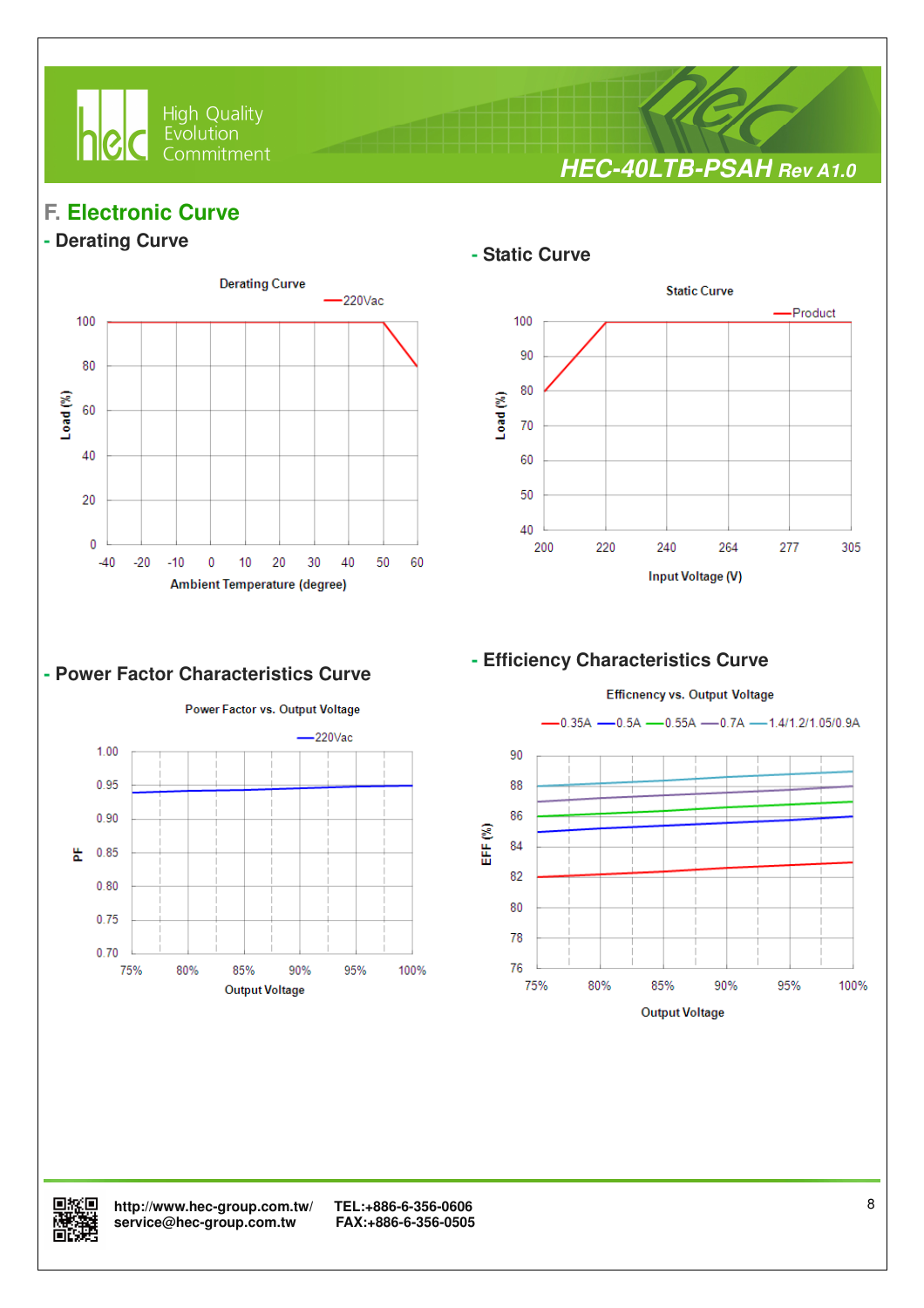

#### **- Life Time vs. Case Temperature Curve**



## **G. Mechanical Outline**





 **http://www.hec-group.com.tw/ TEL:+886-6-356-0606**  service@hec-group.com.tw